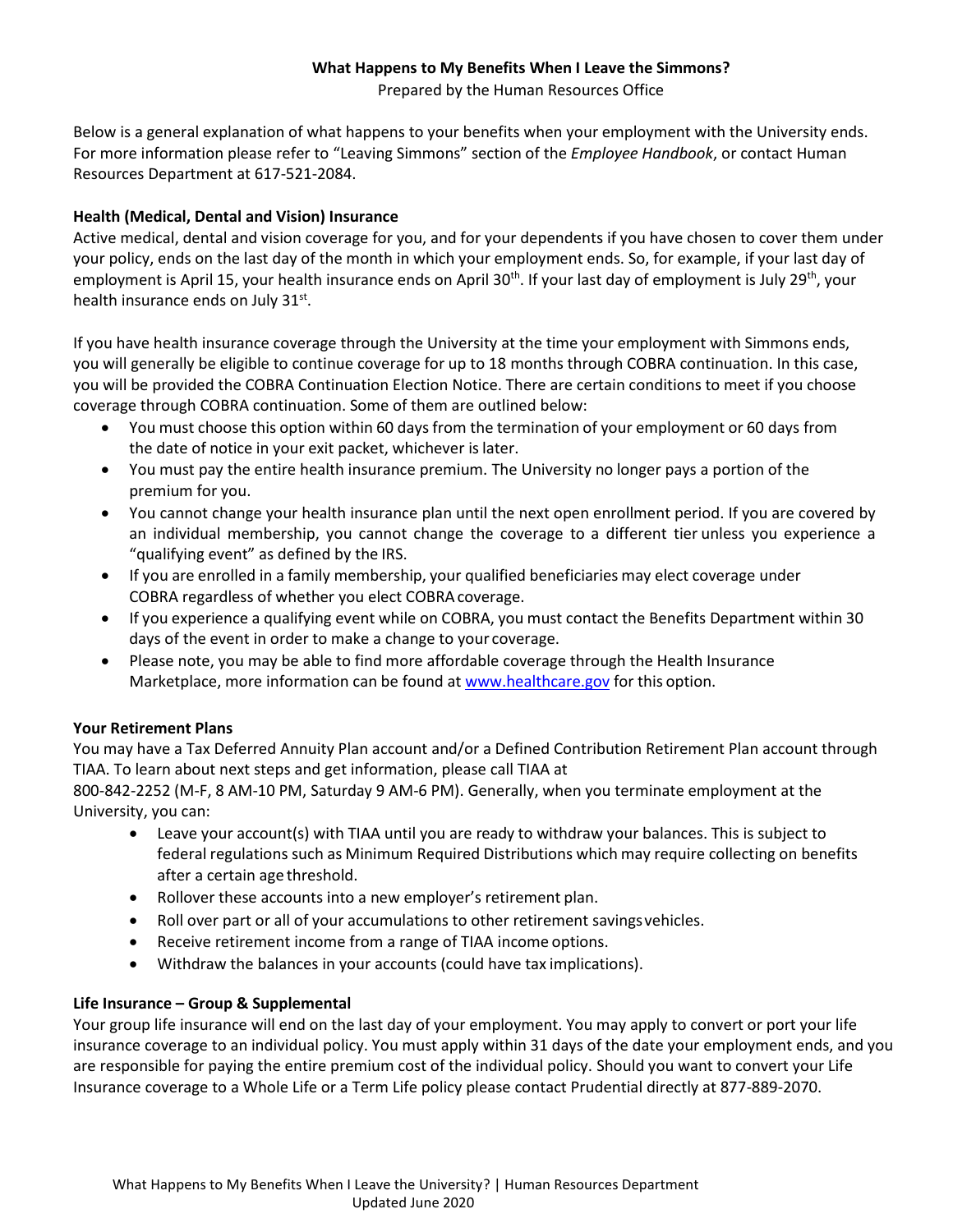### **Long Term Care Insurance**

Your insurance will end on your date of termination. If you have a long term care policy with Tucker and Shepley Benefits and you want to make arrangements for direct billing, please contact Joseph Imparato at [Joseph.Imparato@tuckershepley.com](mailto:Joseph.Imparato@tuckershepley.com) or (508) 904-4086

### **Liberty Mutual Insurance**

Your deductions will end with your last payroll check. If you have an insurance policy with Liberty Mutual, please contact Ryan Hanson at 508-238-4414 ext 52449 to make arrangements for direct billing

### **Disability Insurance**

Your group Short Term Disability Insurance will end on the date of your terminate.This coverage cannot be converted to an individual policy.

Your Long-Term Disability insurance will end on your date of termination. You may apply to convert your Long-Term Disability coverage to an individual policy. You must apply within 31 days of the date your employment ends, and you are responsible for paying the entire premium cost of the individual policy. Should you want to convert your Long-Term Disability policy please contact Prudential directly at 888-262-6873.

If you have a supplemental policy, with Colonial Insurance, and you want to make arrangements for direct billing, contact Colonial at 888-623-6236, ext. 816.

### **Accidental Death & Dismemberment (AD&D)**

Your AD&D coverage ends on the last day of your employment. This coverage cannot be converted to an individual policy.

### **Dependent Care/ Medical Care Flexible Reimbursement Accounts (FSA's)**

If you are enrolled in the general Medical Care FSA or Limited Medical FSA **you may claim reimbursement of expenses for eligible medical services provided on or before your termination date from Simmons**. To do so, you must submit your claim for reimbursement to the vendor by June 30 of the fiscal plan year you terminated employment in. You will be given the opportunity to continue after-tax coverage under the General or Limited Medical FSA for the remainder of the plan year in which you left employment if the remaining contributions you are scheduled to make to your General or Limited Medical FSA for the plan year (plus 2%) is less than the remaining medical expense reimbursements you are entitled to receive from the plan.

By contrast, if you are enrolled in a Dependent Care FSA and lose eligibility during the plan year, any funds left in an account **are available to pay expenses for eligible services provided up until your termination date**. You must submit your claim for reimbursement to the vendor by June 30 of the fiscal plan year you terminated employment in.

Any unused monies will be forfeited. Please the Benefits Department at 617-521-2084 with questions.

### **Health Savings Account (HSA)**

Bank of America Account: If you have balances in your Health Savings Account through Simmons, you can continue to maintain the balances and send in claims to the vendor (Bank of America). Please note that if you maintain a balance, you will be charged the administration fee (about \$2.50/month) that is otherwise absorbed by the University for active employees.

ConnectYour Care Account: If you have balances in your Health Savings Account through Simmons, you can continue to maintain the balances and send in claims to the vendor (ConnectYour Care). Please note that if you maintain a balance, you will be charged the administration fee (about \$3.00/month) that is otherwise absorbed by the University for active employees.